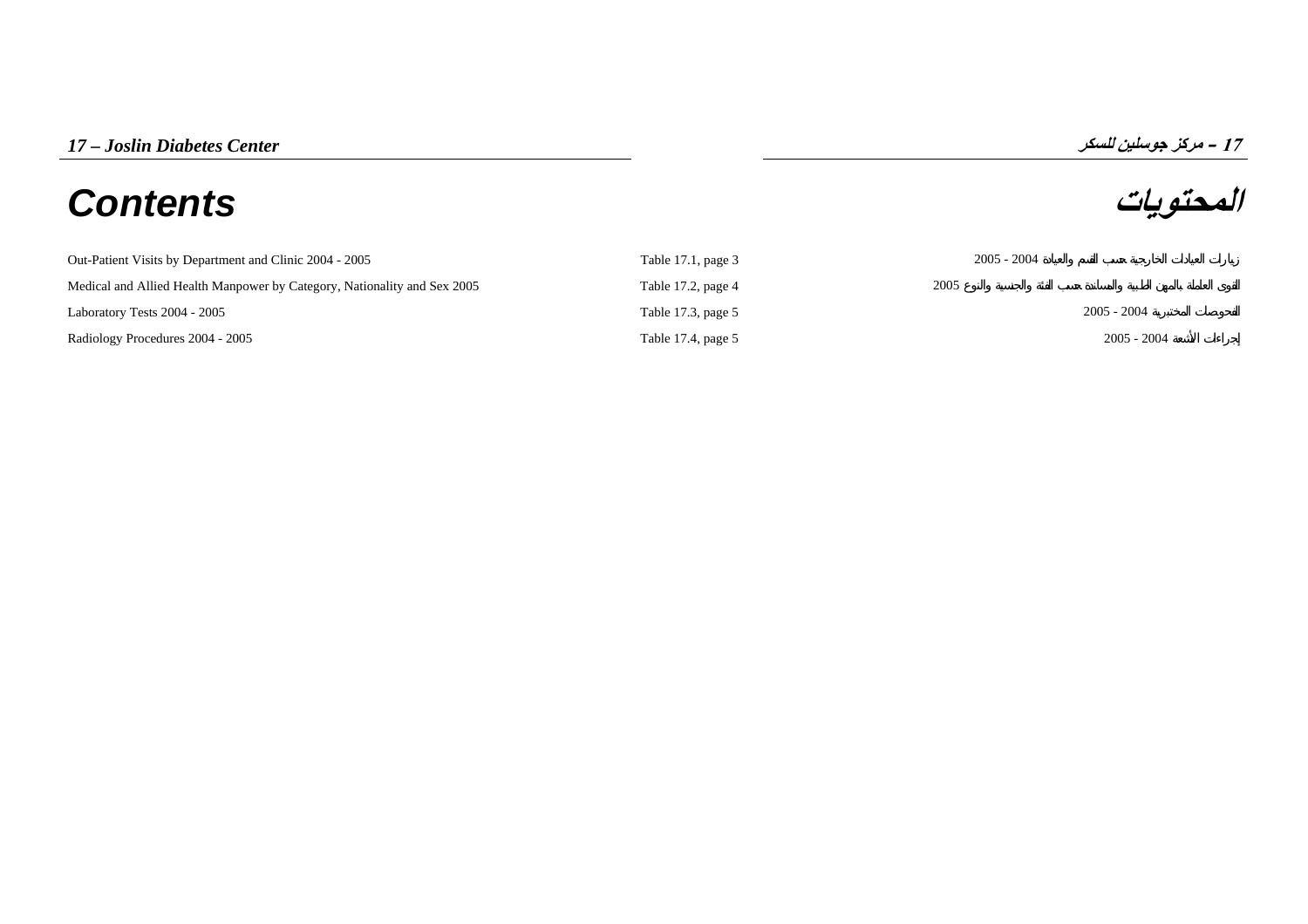# **Table 17.1**

**2005 - 2004** 

# **Out-Patient Visits by Department and Clinic 2004 - 2005**

<span id="page-1-0"></span>

| <b>Department / Clinic</b>     | 2005   | 2004  |         |
|--------------------------------|--------|-------|---------|
| <b>Center's Clinics</b>        |        |       |         |
| Diabetes & Endocrine           | 4,688  | 3,767 |         |
| Internal Medicine              | 1,715  | 1,325 |         |
| Diabetes Education & Nutrition | 1,447  | 1,354 |         |
| Podiatry                       | 1,218  | 643   |         |
| <b>Exercise Physiology</b>     | 1,114  | 298   |         |
| Total                          | 10,182 | 7,387 |         |
| <b>Private Clinics*</b>        |        |       | $\star$ |
| Cardiology                     |        | 67    |         |
| Nephrology                     |        | 89    |         |
| Urology                        | 103    | 102   |         |
| Paediatrics-Endocrinology      | 48     | 59    |         |
| Surgery                        | 3      | 22    |         |
| Total                          | 162    | 339   |         |
| <b>Grand Total</b>             | 10,344 | 7,726 |         |

*\* Private Clinics: these clinics are not operated under the administration of the center.* . : *\**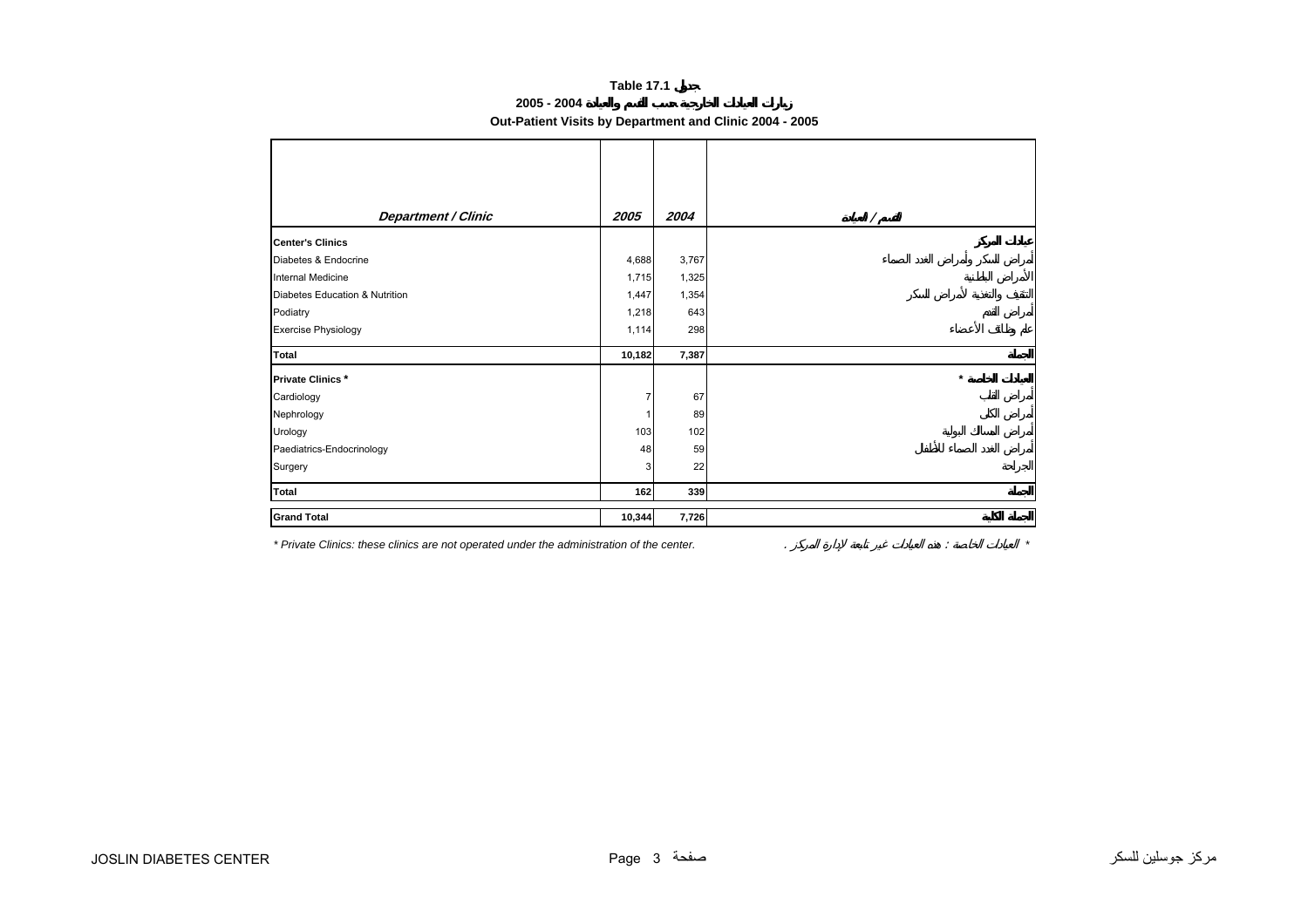#### **Table 17.2**

**2005** 

<span id="page-2-0"></span>

|                                        | <b>Total</b>           |                |             | الجملة Non-Bahraini    |                |                    | Bahraini غير بحريني    |                | بعريني      |  |
|----------------------------------------|------------------------|----------------|-------------|------------------------|----------------|--------------------|------------------------|----------------|-------------|--|
| Category                               | الجملة<br><b>Total</b> | أنشى<br>Female | نكر<br>Male | الجملة<br><b>Total</b> | أنشى<br>Female | نكر<br><b>Male</b> | الجملة<br><b>Total</b> | أنشى<br>Female | نکر<br>Male |  |
| Physicians                             |                        |                |             | 3                      |                | 3                  |                        |                |             |  |
| Nurses <sup>1</sup>                    |                        | 8              |             |                        |                |                    |                        |                |             |  |
| Pharmacists & Technicians              |                        |                |             |                        | 2              |                    |                        |                |             |  |
| Radiographers and Technicians          |                        |                |             |                        |                |                    |                        |                |             |  |
| Laboratory Technologists & Technicians |                        |                |             |                        | $\mathcal{P}$  | 2                  |                        |                |             |  |
| Diabetes Educator                      |                        |                |             |                        | 3              |                    |                        |                |             |  |
| Dietition                              |                        |                |             |                        |                |                    |                        |                |             |  |
| Podiatrist                             |                        |                |             |                        |                |                    |                        |                |             |  |
| Physiotherapist                        |                        |                |             |                        |                |                    |                        |                |             |  |

## **Medical and Allied Health Manpower by Category, Nationality and Sex 2005**

*1 Nurses excluding practical nurses and other grades below staff nurse .* . : *<sup>1</sup>*